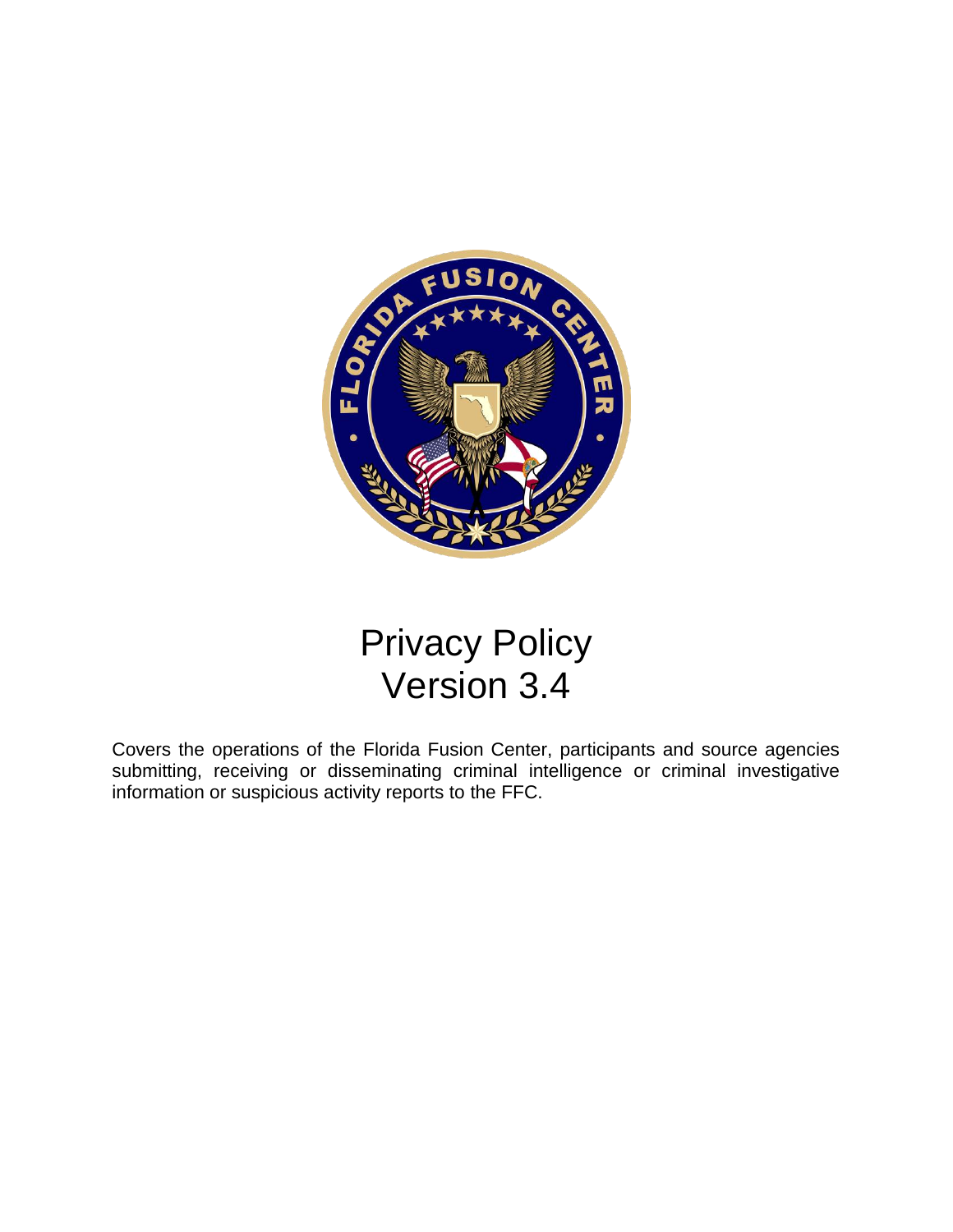# **Table of Contents**

| Α.             |  |
|----------------|--|
| В.             |  |
| C.             |  |
| D.             |  |
| Е.             |  |
| F.             |  |
| G.             |  |
| Η.             |  |
| L.             |  |
| J.             |  |
| K.             |  |
| L.             |  |
| М.             |  |
| N.             |  |
| O <sub>1</sub> |  |
| Ρ.             |  |
| Q.             |  |
| S.             |  |
| T.             |  |
| U.             |  |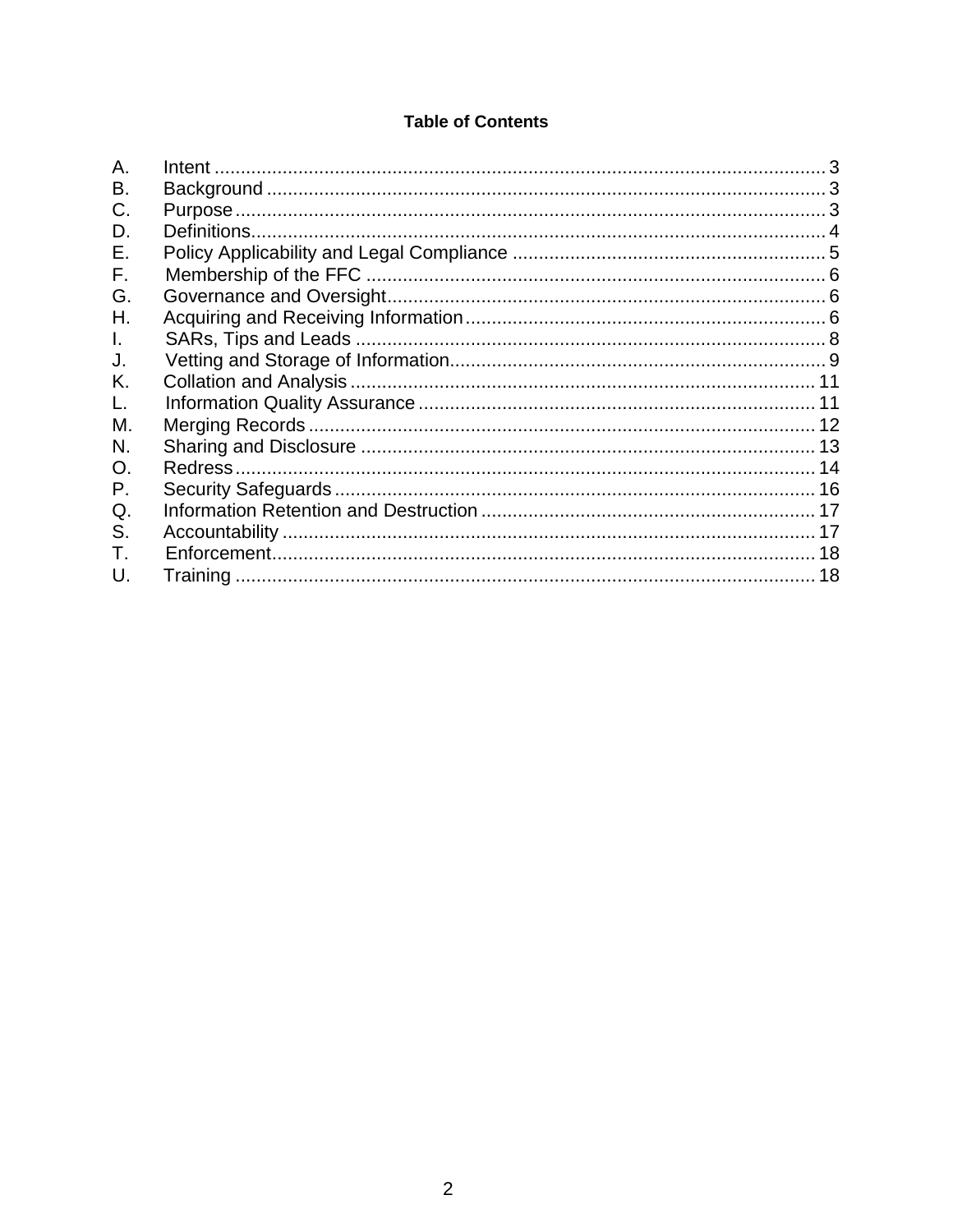## <span id="page-2-0"></span>**A. Intent**

The intent of this policy is to ensure that the Florida Fusion Center (FFC) protects both the security of the people of the State of Florida as well as their privacy interests. The FFC is committed to the responsible and legal compilation and utilization of criminal investigative information, criminal intelligence information, and other information important to protecting the safety and security of the people, facilities, and resources of the State of Florida and the United States. All compilation, utilization, and dissemination of information by FFC participants and source agencies will conform to requirements of applicable state and federal laws, regulations and rules. The FFC will also abide by privacy, civil rights and civil liberties guidance issued as part of the Intelligence Reform and Terrorism Prevention Act of 2004, National Fusion Center Guidelines, State and Major Urban Area Fusion Center Baseline Capabilities, the National Suspicious Activity Reporting (SAR) Initiative, 28 CFR Part 23, and, to the greatest extent possible, the Fair Information Practice Principles.

All local, state, tribal and federal agencies participating with the FFC by virtue of submitting, receiving or disseminating criminal intelligence or criminal investigative information, SAR information, tips or leads via the FFC are required to adhere to the requirements of the FFC Privacy Policy when participating in the activities of the FFC.

# <span id="page-2-1"></span>**B. Background**

Fusion centers are a collaborative effort of two or more agencies that provide resources, expertise, and/or information with the goal of maximizing the ability to detect, prevent, apprehend and respond to criminal and terrorist activity utilizing an all crimes/all hazards approach. Fusion centers are an outgrowth of the Intelligence Reform and Terrorism Prevention Act of 2004 (IRTPA) which directed the establishment of an Information Sharing Environment (ISE) across all levels of government. Fusion centers help to fulfill the mission of information sharing efforts across the spectrum of federal, state, tribal, territorial, and local entities by collecting and analyzing information, which could be vital to supporting law enforcement, domestic security, and public safety missions.

The FFC is located within the Florida Department of Law Enforcement's (FDLE) Office of Statewide Intelligence, located in Tallahassee, Florida, and consists of federal agencies, state multi-disciplinary partners, regional fusion nodes, local law enforcement and criminal justice agencies. Information used by the FFC includes criminal intelligence information, criminal investigative information, tips, leads, and SARs documented by local, state, tribal and federal agencies in a variety of systems to include the designated Florida statewide intelligence system.

# <span id="page-2-2"></span>**C. Purpose**

The purpose of this privacy policy is to ensure the FFC and its members comply with applicable federal, state, local and tribal laws, regulations, and policies and assist all parties in:

- Ensuring individual privacy, civil rights, civil liberties, and other protected interests.
- Increasing public safety and domestic security while maintaining appropriate levels of transparency.
- Protecting the integrity of systems used for the observation and reporting of criminal activity and information.
- Encouraging individuals or community groups to trust and cooperate with the justice system.
- Promoting governmental legitimacy and accountability.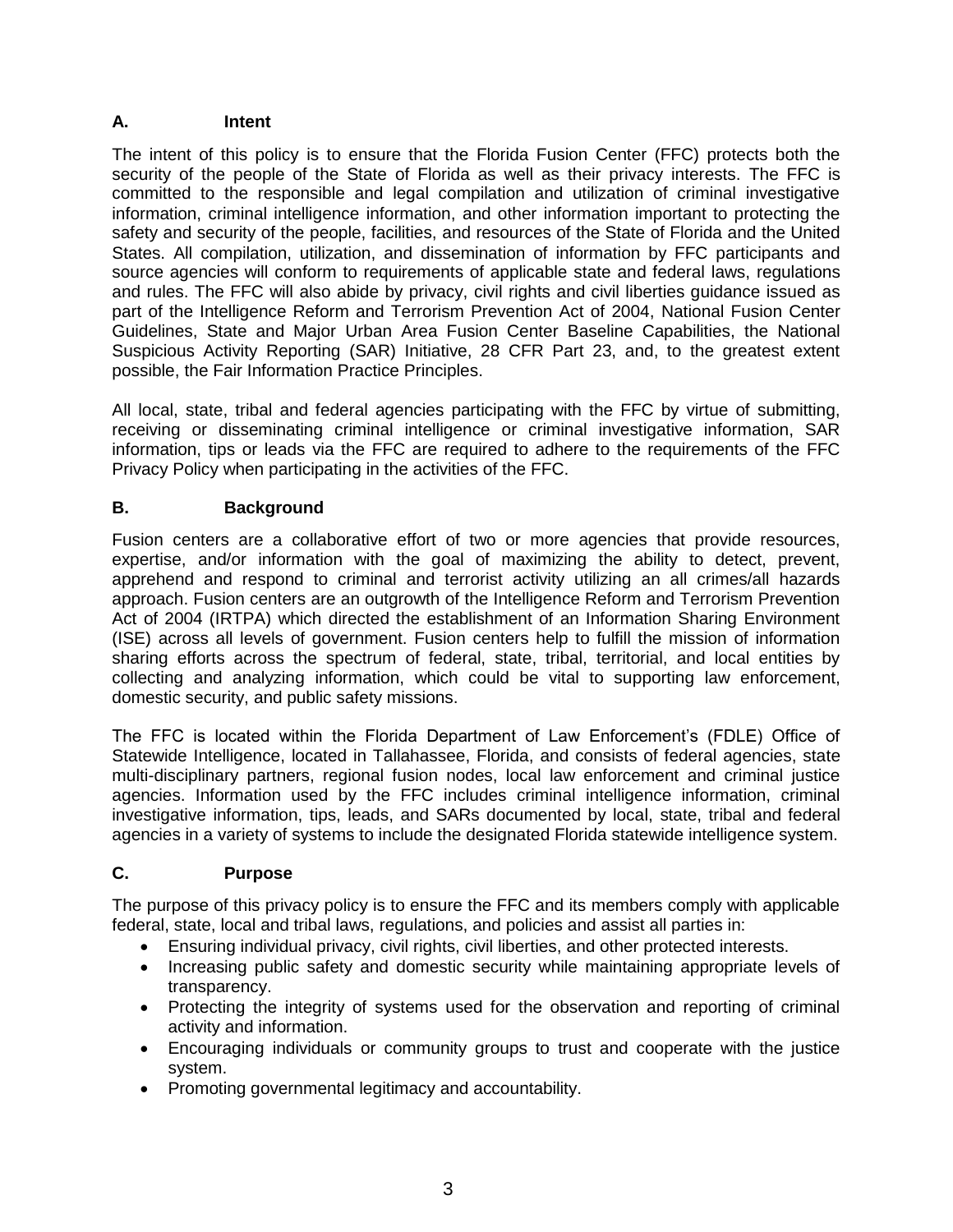## <span id="page-3-0"></span>**D. Definitions**

**Criminal Intelligence Information —** Information with respect to an identifiable person or group of persons collected by a criminal justice agency in an effort to anticipate, prevent, or monitor possible criminal activity. Per 28 C.F.R. Part 23, criminal intelligence information meets the threshold for retention when the information is relevant to an individual or organization who is reasonably suspected of involvement in criminal acts.

**Fair Information Practice Principles —** The Fair Information Practices Principles (FIPPs) are contained within the Organization for Economic Co-operation and Development's Guidelines on the Protection of Privacy and Transporter Flows of Personal Data. These were developed around commercial transactions and the transborder exchange of information; however, they do provide a straightforward description of underlying privacy and information exchange principles and provide a simple framework for the legal analysis that needs to be done with regard to privacy in integrated justice systems. Some of the individual principles may not apply in all instances of an integrated justice system. To the extent practicable, an integrated justice system should be designed to meet the following principles:

- 1. *Purpose Specification Principle* Define agency purposes for information to help ensure agency uses of information are appropriate.
- 2. *Collection Limitation Principle* Limit the collection of personal information to that required for the purposes intended.
- 3. *Data Quality Principle* Ensure data accuracy.
- 4. *Use Limitation Principle* Ensure appropriate limits on agency use of personal information.
- 5. *Security Safeguards Principle* Maintain effective security over personal information.
- 6. *Openness Principle* Promote a general policy of openness about agency practices and policies regarding personal information.
- 7. *Individual Participation Principle* Allow individuals reasonable access and opportunity to correct errors in their personal information held by the agency.

**Personally Identifiable Information —** Personally identifiable information is one or more pieces of information that, when considered together or in the context of how the information is presented or gathered, are sufficient to specify a unique individual. The pieces of information can be:

- Personal characteristics (such as height, weight, gender, sexual orientation, date of birth, age, hair color, eye color, race, ethnicity, scars, tattoos, gang affiliation, religious affiliation, place of birth, mother's maiden name, distinguishing features, and biometrics information, such as fingerprints, DNA, and retinal scans).
- A unique set of numbers or characters assigned to a specific individual (including name, address, phone number, social security number, e-mail address, driver's license number, financial account or credit card number and associated PIN number, Automated Integrated Fingerprint Identification System [AIFIS] identifier, or booking or detention system number). Descriptions of event(s) or points in time (for example, information in documents such as police reports, arrest reports, and medical records).
- Descriptions of location(s) or place(s) (including geographic information systems [GIS] locations, electronic bracelet monitoring information, etc.).

**Privacy —** Privacy refers to individuals' interests in preventing the inappropriate collection, use, and release of personally identifiable information. Privacy interests include privacy of personal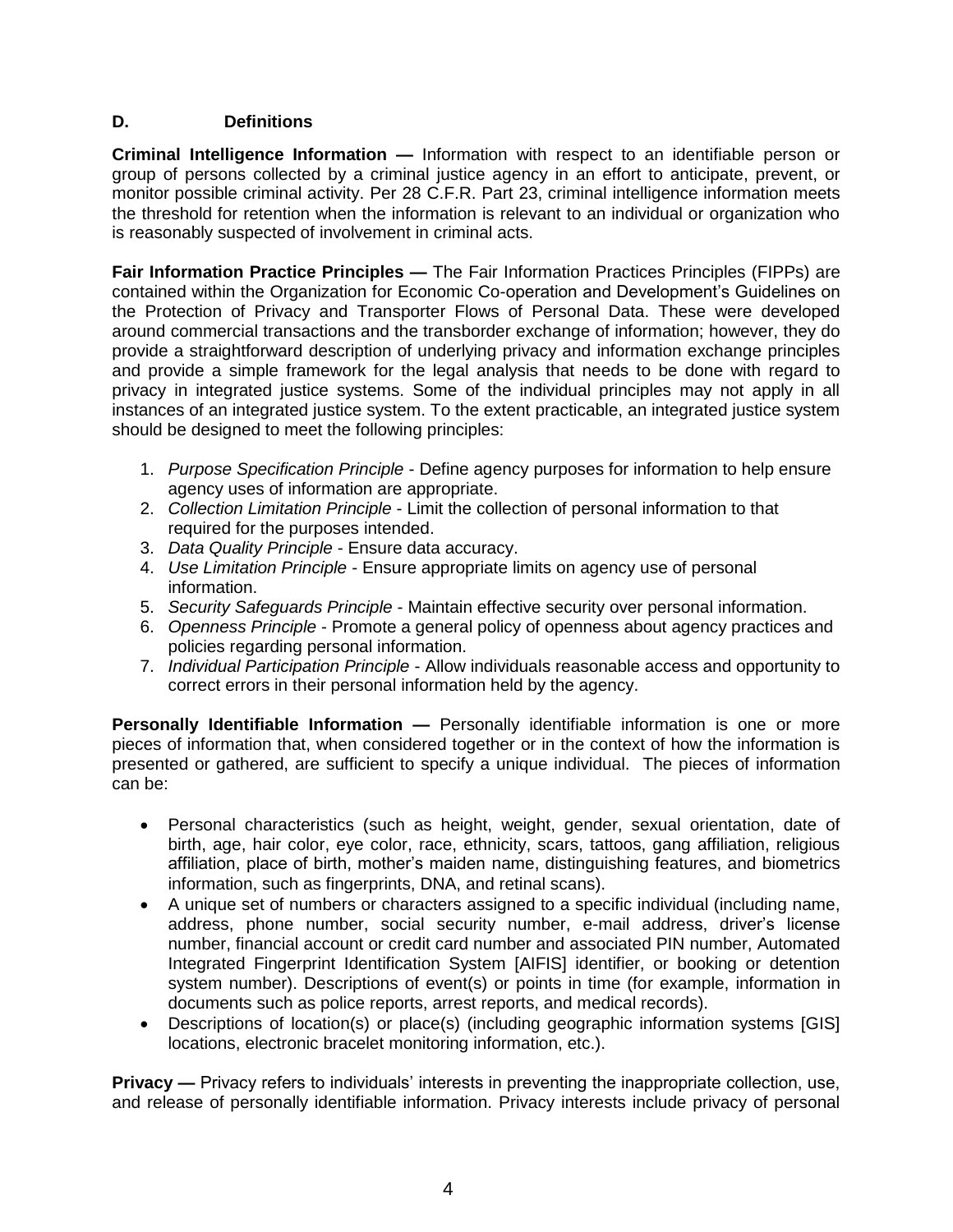behavior, privacy of personal communications, and privacy of personal data. Other definitions of privacy include the capacity to be physically left alone (solitude); to be free from physical interference, threat, or unwanted touching (assault, battery); or to avoid being seen or overheard in particular contexts.

**Suspicious Activity and Suspicious Activity Reports —** Observed behavior reasonably indicative of pre-operational planning associated with terrorism or other criminal activity. Suspicious Activity Reports (SARs) are official documentation of observed behavior reasonably indicative of pre-operational planning associated with terrorism or other criminal activity.

**Tips and Leads —** Tips and leads are defined as reported or observed activity and/or behavior that, based on an officer or analyst's training and experience, is reasonably believed to be indicative of intelligence gathering or preoperational planning related to non-terrorism criminal activity. Tips and leads are distinguished from SARs due to their lack of nexus to terrorism, but are treated similarly in all other regards in this policy.

## <span id="page-4-0"></span>**E. Policy Applicability and Legal Compliance**

All FFC members, participating agency members, personnel providing information technology services to the agency, private contractors, and other authorized users will comply with this Privacy Policy, as well as any applicable laws and policies protecting privacy, civil rights, and civil liberties.

All FFC members are operating under a Memorandum of Understanding and each member is required to sign an Information Security Agreement to participate. Information Security Agreements are written with the intent to protect sensitive information while comporting with transparency and accountability expectations codified in Florida's sunshine laws. These agreements are physically maintained in the FFC and the FDLE Office of General Counsel. All agencies providing criminal intelligence, tips, leads, or SAR information to the designated Florida statewide intelligence system are operating under Agency User Agreements and Individual User Agreements, which are physically maintained by the FDLE.

Any FFC activity pertaining to the identification and submission of information, access to, or disclosure of information will comport with this Privacy Policy. All participants and members of the FFC are required to review, acknowledge and adhere to the FFC Privacy Policy. All participants and source agencies, to include all individual users of the designated Florida statewide intelligence system, are required to review and adhere to the FFC Privacy Policy. The FFC will provide a printed copy of this policy upon request to all entities participating in the FFC and will require a written acknowledgement to comply with this policy and the provisions it contains. The FFC Privacy Policy is posted on the FFC public website. The FFC Privacy Policy will also be posted on FFC-controlled intelligence systems.

The FFC has adopted internal operating policies and/or procedures, all of which will be compliant with this Policy, as well as applicable laws and regulations protecting privacy, civil rights, and civil liberties including but not limited to, the U.S. Constitution and the Florida Constitution as well as applicable state, local, and federal laws and regulations regarding privacy, civil rights, and civil liberties. The FFC will comply with all applicable public record laws pertaining to criminal intelligence and criminal investigative information.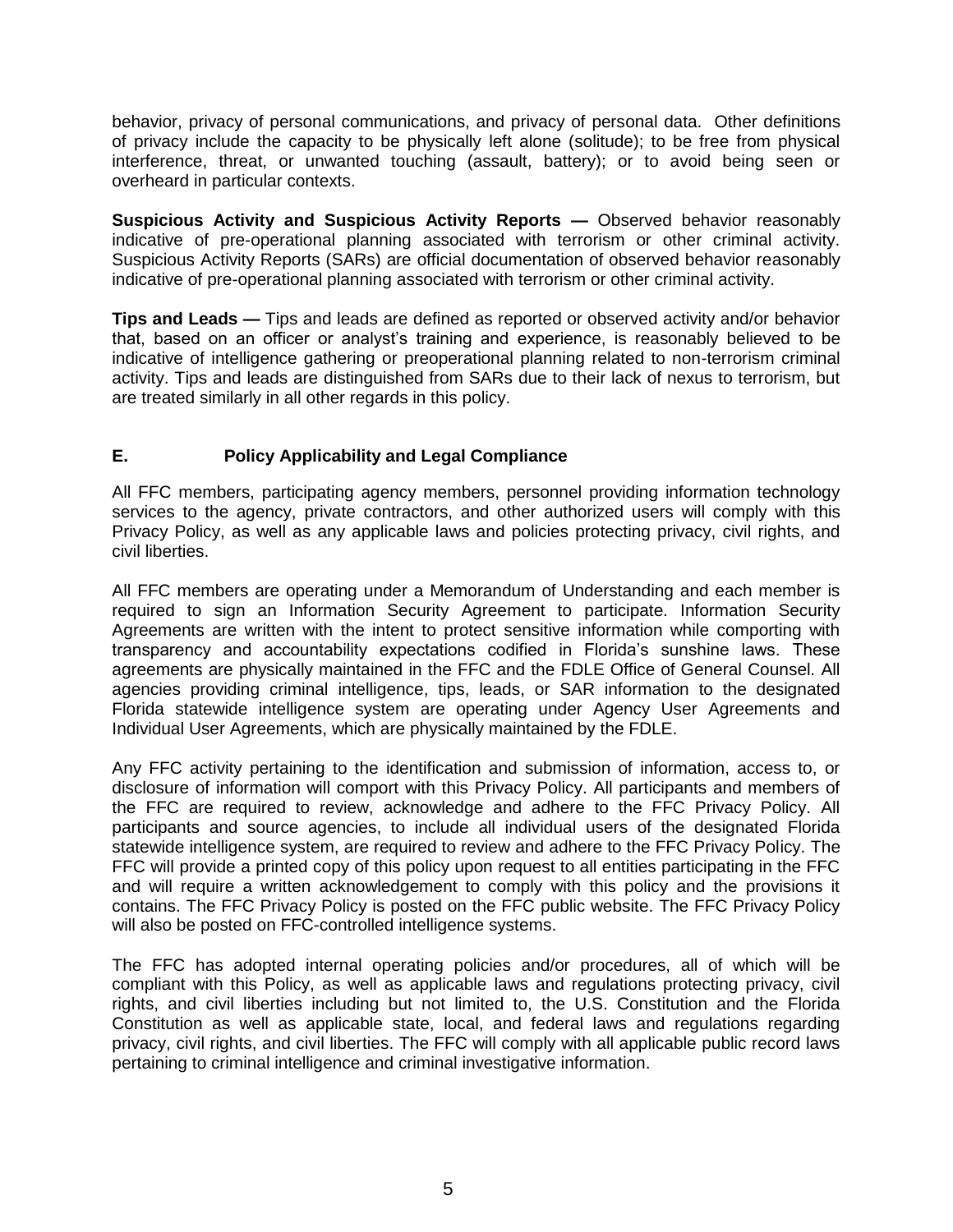# <span id="page-5-0"></span>**F. Membership of the FFC**

All government agencies participating in operations of the FFC must enter into a memorandum of understanding (MOU) with the FDLE outlining and agreeing to the terms and agreements for such participation. Participating governmental agencies will assign an Executive Board member and an Intelligence Liaison to the FFC. Members assigned to the FFC will be expected to participate in a capacity as deemed appropriate by the member's agency and will have the ability to be virtually connected to the FFC. FFC membership is restricted to designated Executive Advisory Board members, Intelligence Liaison Officers (ILOs) and Interagency Fusion Liaisons (IFLs) from local, state, tribal, federal agencies, trusted private partners and FDLE personnel. Regional fusion centers and their employees that have been adopted as certified nodes of the FFC shall also be considered FFC members.

All FFC members must adhere to training requirements set forth by the FDLE for the FFC. These training requirements include training on 28 CFR Part 23, which will be on an annual basis, as well as annual refresher training on the FFC Privacy Policy and Standard Operating Procedures.

# <span id="page-5-1"></span>**G. Governance and Oversight**

Primary responsibility for the operation of the FFC is assigned to the FDLE Special Agent in Charge of OSI and the FFC Director, who is appointed internally by the FDLE. The Director of the FFC will have the responsibility for ensuring compliance by members from the FFC, as well as embedded assets from partner agencies. All FFC members are personally responsible, and will be personally accountable for, adhering to this Policy, maintaining information standards, processes, procedures and practices. Individuals assigned to the FFC from agencies outside FDLE are also bound by an Information Security Agreement, to the extent allowable by law.

The FFC is also guided by the FDLE Office of the General Counsel and its designated Privacy Officer to assist in the enforcement of the provisions of this policy. The Privacy Officer will receive and review reports regarding alleged errors and violations of this policy and provide recommendations to the FFC Director to ensure compliance.

The FFC requires that all FFC analytical products be reviewed and approved by the Privacy Officer to ensure that they provide appropriate privacy, civil rights, and civil liberties (P/CRCL) protections prior to dissemination or sharing by the center. The FFC maintains the same P/CRCL standards for pass-through information provided by other entities, and the Privacy Officer will maintain visibility on all information provided through the FFC.

# <span id="page-5-2"></span>**H. Acquiring and Receiving Information**

- 1. Information gathering and investigative techniques used by the FFC, affiliated agencies and all personnel assigned to the FFC will comply and adhere to the following regulations and guidelines:
	- The FFC will follow 28 CFR Part 23 with regard to the collection and retention of criminal intelligence information.
	- The FFC will adhere to criminal intelligence guidelines established under the U.S. Department of Justice's (DOJ) *National Criminal Intelligence Sharing Plan* (NCISP).
	- The FFC will adhere to all obligations of law, including Florida's public records laws, as well as any regulations that apply to multi-jurisdictional intelligence databases.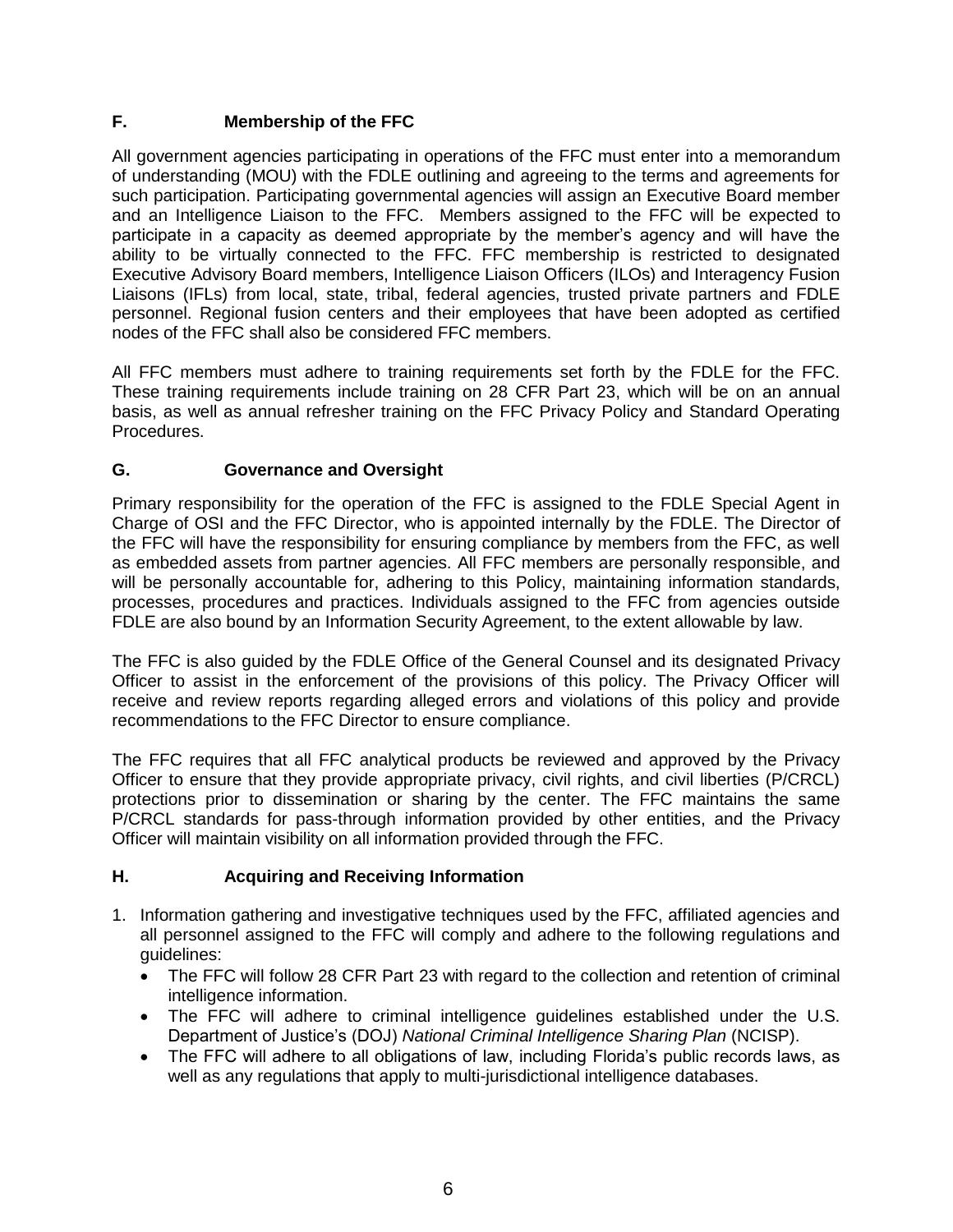- 2. Regardless of the criminal activity involved, no information which a user has reason to believe may have been obtained in violation of law shall be used or retained by the FFC unless and until its legality can be verified. If the FFC is notified or otherwise learns that information has been obtained illegally, it will be immediately purged from FFC intelligence systems, absent a need to retain the information for an accountability review.
- 3. Agencies that participate in the FFC and which provide information to the FFC are governed by state and local laws and rules governing them, as well as by applicable federal laws. The FFC will not knowingly contract with commercial database entities that demonstrate that they gather personally identifiable information out of compliance with local, state, tribal, territorial, and federal laws, or which is based on misleading information collection practices.
- 4. The FFC will not directly or indirectly receive, seek, accept, or retain information from any individual or provider if the FFC knows or has reason to believe that the individual or information provider is legally prohibited from obtaining or disclosing the information, or if the FFC has reason to believe that the source used prohibited means to gather the information.
- 5. The FFC will only seek or retain information that:
	- Constitutes a credible criminal predicate or a potential threat to public safety based on at least a reasonable suspicion standard; or
	- Demonstrates by at least a reasonable suspicion threshold that an identifiable individual or organization has committed, is committing, or is planning to commit criminal conduct or activity that presents a threat to any individual, community, or the nation; or
	- Is relevant to an active or ongoing investigation and prosecution of a suspected criminal incident; the resulting justice system response, the enforcement of sanctions, orders, or sentences by response of any such incident or response; or the prevention of crime reasonably believed likely to occur without such preventative effort; and
	- Is such that the source of the information is reasonably believed to be reliable and is verifiable and, when appropriate, the limitations on the reliability or veracity of the information is clearly stated; and
	- Is information that was collected in a fair and lawful manner.
- 6. The FFC will not seek or retain information about individuals or organizations solely on the basis of their religious, political, or social views or activities; their participation in a particular noncriminal organization or lawful event; or their race, ethnicity, nationality, place of origin, age, disability, gender, gender identity or sexual orientation. Information related to these factors may be retained if there is a relevance between such information and the effort to detect, anticipate, or prevent criminal activity, there is at least a reasonable suspicion that criminal activity may be upcoming or ongoing, and this information is not the sole basis for retention or indexing. When there is reasonable suspicion that a criminal nexus exists, the information concerning the criminal conduct or activity may be retained or indexed; however, it is the responsibility of the source agency or FFC members to ascertain and clearly affirm the relationship to the key element of criminal activity prior to the retention or indexing of the information.
- 7. The FFC and its members are prohibited from collecting information on public events for investigative purposes, to include protests, demonstrations and rallies, unless there is a reasonable articulable suspicion of potential criminal activity or public safety threats associated with an event. The FFC will not collect the personally identifiable information (PII) of any event attendees unless there is reasonable suspicion that the attendee(s) is involved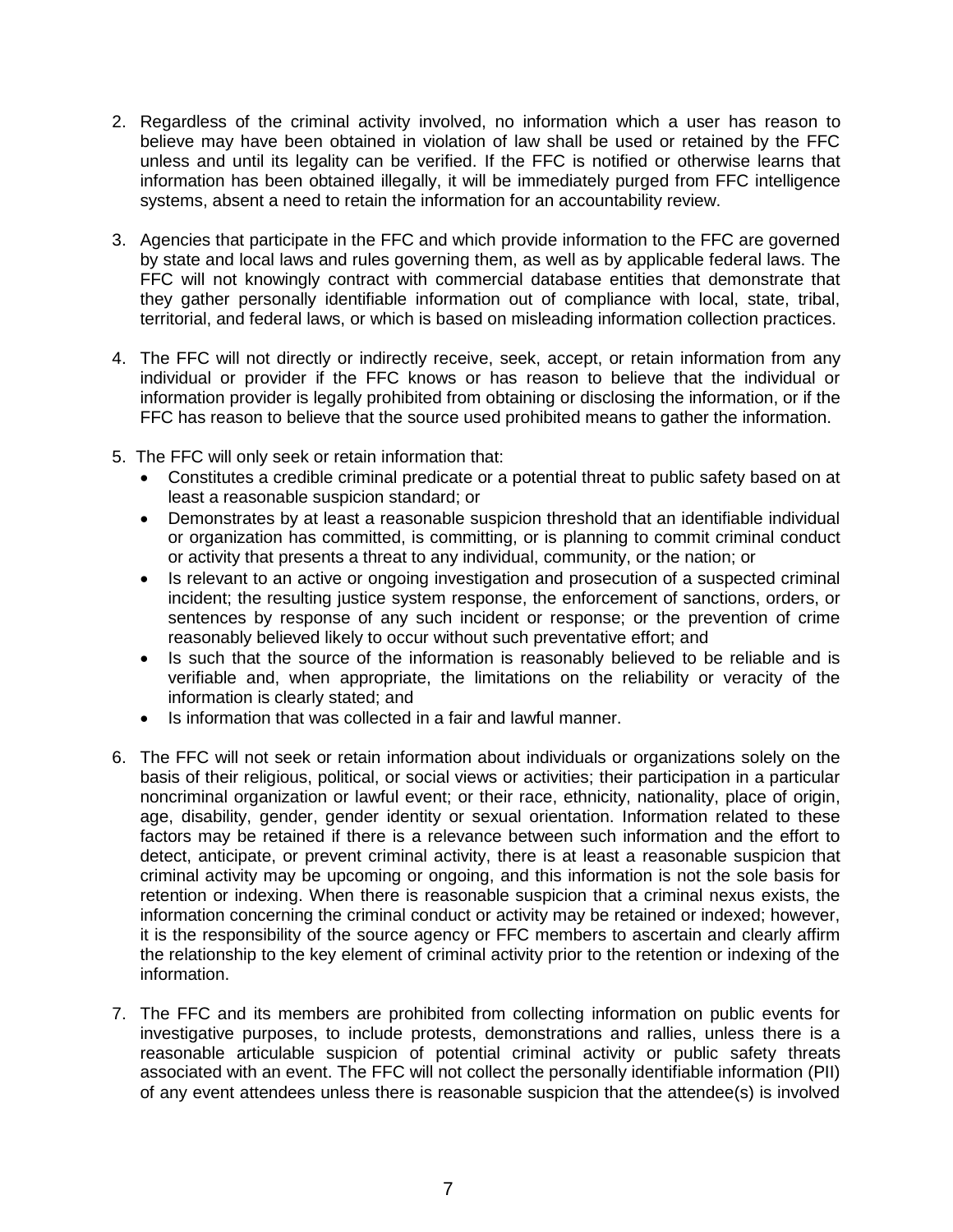in criminal activity. Any information shared by the FFC and its partners on public events will not use such information for criminal intelligence or investigative purposes, but instead such information may be provided only for situational awareness due to the potential for large crowds, disruption of public proceedings and traffic flow, and the potential for criminal elements or extremists to exploit protected activities by utilizing these platforms to conduct violent or criminal acts.

## <span id="page-7-0"></span>**I. SARs, Tips and Leads**

The FFC is a participant in the Information Sharing Environment (ISE) National SAR Initiative (NSI). SARs with a nexus to terrorism will be provided to the designated national suspicious activity reporting system by the FFC after appropriate review. Any patterns identified during SAR review and analysis may be investigated in coordination with the reporting agency and, if applicable, the state-designated fusion center, the appropriate FDLE Regional Operations Center and Joint Terrorism Task Forces. SARs are not intended to be used to track or record ongoing enforcement, intelligence, or investigatory activities, nor are they designed to support interagency calls for service. Other forms of terrorism information shared in the ISE by the FFC will be in accordance with the ISE Privacy Guidelines.

- 1. The FFC's SAR, tips and leads process provides for human review and vetting to ensure that information is both gathered in an authorized and lawful manner and, when applicable, determined to have a potential terrorism nexus. FFC members who acquire SAR information that may be shared with the FFC will be trained to recognize behavior that is indicative of criminal activity related to terrorism. The FFC will ensure all members receive biennial SAR refresher training.
- 2. Access to and use of ISE-SAR information will comply with all relevant laws and regulations including those derived from the U.S. Constitution, the Florida Constitution, applicable federal and state laws and local ordinances, and the Office of the Program Manager for the Information Sharing Environment (PM-ISE) policy guidance applicable to the ISE-SAR initiative.
- 3. FFC participating agency members in receipt of designated SAR information will:
	- Review and vet the SAR information and provide the two-step assessment set forth in the NSI functional standard as outlined in the FFC Standard Operating Procedures to determine whether the information qualifies as an ISE-SAR for contribution to the designated national suspicious activity reporting system.
	- Provide appropriate reliability and validity labels.
	- Ensure that SAR information is not based on immutable characteristics of individuals or Constitutionally protected activities. FFC members are not permitted to engage in intelligence activities based solely on an individual's or group's race, ethnicity, gender, religion, sexual orientation, gender identity, country of birth, or nationality.
- 4. When a choice of investigative techniques is available, information documented as a SAR, tip, or lead should be acquired or investigated using the least intrusive feasible means, taking into account such factors as the effect on individuals' privacy and potential damage to reputation. The FDLE adheres to investigative and operational practices that meet all Commission on Accreditation for Law Enforcement Agencies (CALEA) standards and which are memorialized in an FDLE Procedures Manual. These practices reflect the need to balance privacy, civil rights, and civil liberties with law enforcement investigative operations.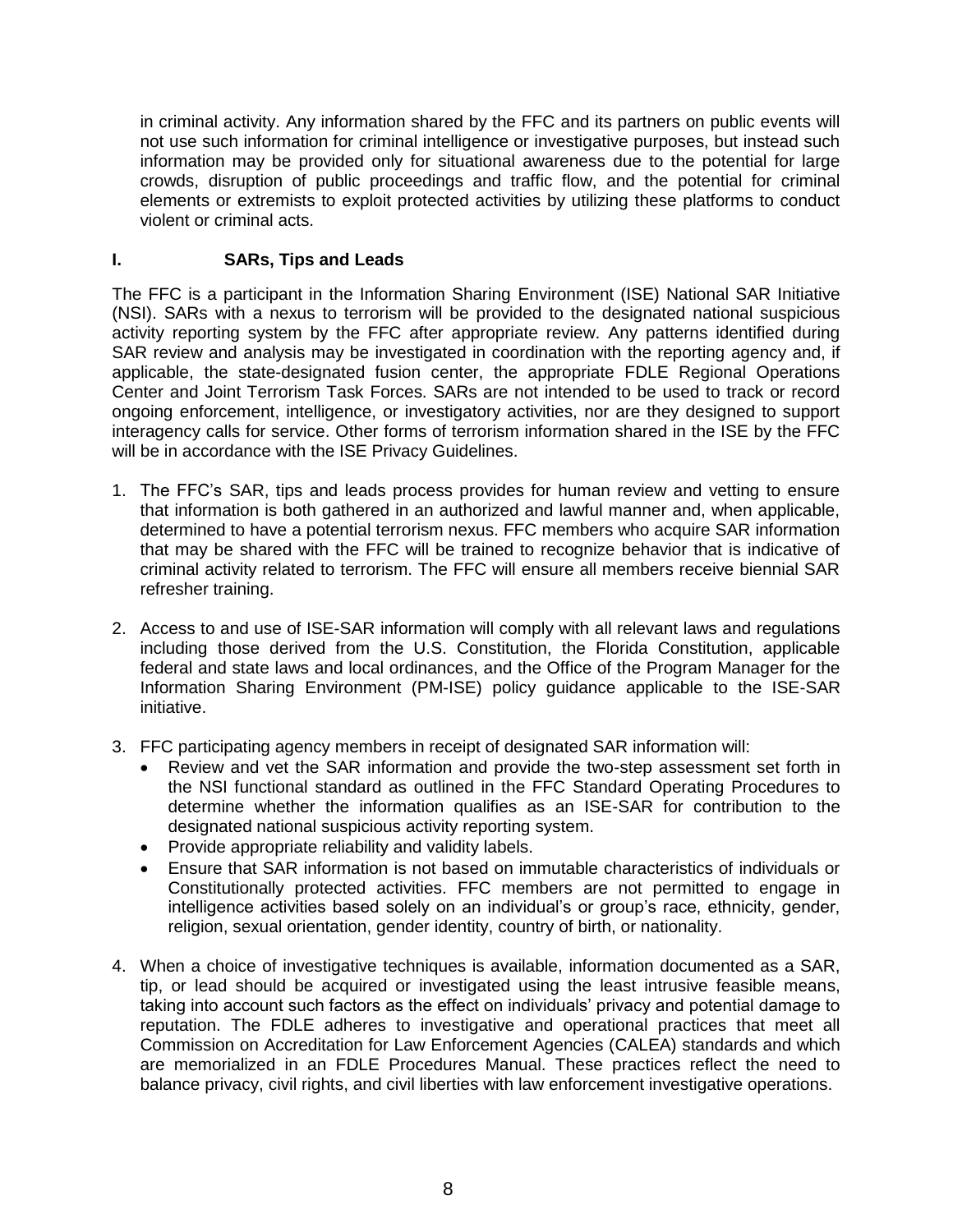5. At the time a decision is made to contribute SAR information to the designated national suspicious activity reporting system, FFC members or source agency personnel will label it (by record, data set, or system of records and to the extent feasible, consistent with NSI functional standards) pursuant to applicable limitations on access and sensitivity of disclosure.

The FFC will retain tips, leads, or SARs within the designated Florida statewide intelligence system only for the length of time necessary to determine if it has criminal intelligence value. As a general rule, SARs, tips, and leads should be reviewed and evaluated for contemporaneous value within 90 days and, if deemed noncredible, will be purged as soon as permissible pursuant to applicable Florida Department of State retention schedules. In addition, FDLE may require a contributing agency to justify why any particular tip, lead, or SAR should remain in the system if it appears to FDLE that the information is no longer active or otherwise of intelligence or investigative value. Failure to satisfy FDLE's request may result in the information being unilaterally removed from the system by FDLE. Notice of any such removal will be made to the contributor.

- 1. Intelligence information, SARs, tips and leads will be removed or requested to be removed from the applicable reporting system or database if it is determined the source agency did not have the authority to acquire the original information, used prohibited means to acquire it, or did not have the authority to provide it to the FFC or the relevant system. Information subject to an expungement order in state or federal court that is enforceable under state law or policy will also be removed from the designated Florida statewide intelligence system and the designated national suspicious activity reporting system.
- 2. The FFC's SAR, tips and leads process includes safeguards to ensure, to the greatest degree possible, that only information regarding individuals involved in activities that have been determined to be consistent with criminal activities will be documented and shared. These safeguards are intended to ensure that information that could violate civil rights and civil liberties will not be intentionally or inadvertently gathered, documented, processed, and shared.
- 3. If FFC personnel believe that a SAR, tip or lead containing PII may meet the basic threshold for sufficiency but is based on behaviors that are not inherently criminal (e.g. photography of secure areas at a critical infrastructure facility), the FFC will seek additional fact development during the vetting process. The FFC will articulate additional facts or circumstances to support the determination that the behavior observed is not innocent but rather reasonably indicative of preoperational planning associated with terrorism.

# <span id="page-8-0"></span>**J. Vetting and Storage of Information**

- 1. The FFC requires certain basic descriptive information to be entered and electronically associated with data (or content), SARs, tips and leads, and intelligence products that are to be accessed, used, and disclosed, including:
	- The name of the originating department or source agency.
	- The date the information was collected and to the extent possible, the date its accuracy was last verified.
	- To the extent possible, data fields will indicate whether the record includes protected information, to include information about U.S. persons, lawful permanent residents or PII.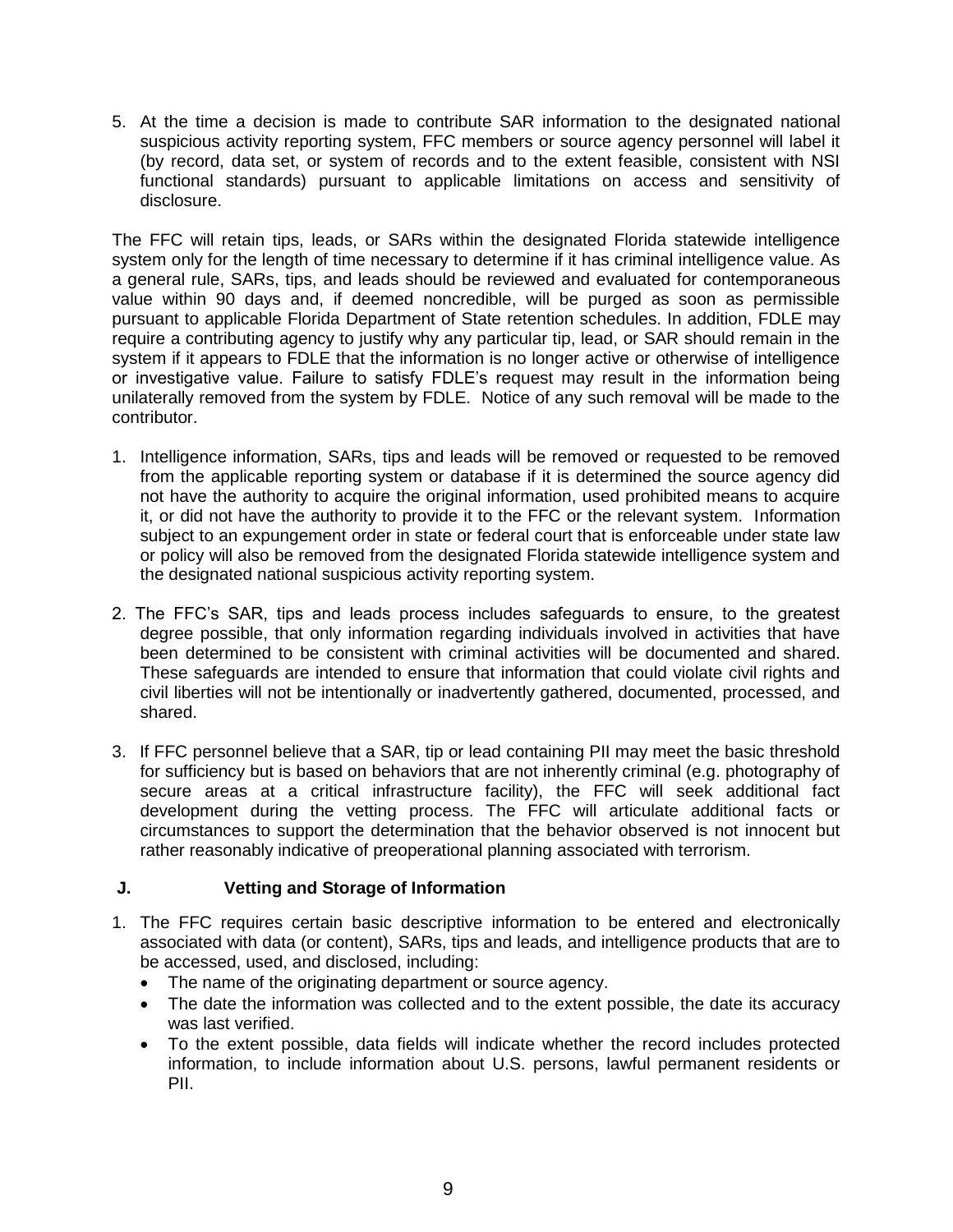- The title and contact information for the person to whom questions regarding the information should be directed, as well as the individual accountable for the decision to submit the information and the assurance of its conformity to FFC submission standards.
- Any particular limitations to the use or disclosure of the information based on the classification or sensitivity of the information or other similar restrictions on access, use or disclosure, and if so the nature of those restrictions.
- To the extent possible, the source reliability and the information validity will be assessed and documented.
- 2. The FFC participating agency members will, upon receipt of information, to include SARs, tips and leads, assess the information to determine its nature and purpose. Members of the FFC will assign information to categories to indicate the result of the assessment, such as:
	- Whether the information is a tip, lead, SAR, or criminal intelligence information;
	- The nature of the source (for example, criminal justice or public safety agency, anonymous tip, interview, open source/public records, private sector);
	- The relevance of PII, ideological associations, and/or personal descriptive information to the underlying criminal or suspicious behaviors. The FFC will only document such traits if they have a direct relevance to potential criminal activity;
	- The reliability of the source:
		- $\circ$  Reliable The reliability of the source is unquestioned or has been tested in the past and proved dependable.
		- $\circ$  Usually reliable The reliability of the source can usually be relied upon as factual. The majority of the information in the past has proven to be reliable.
		- $\circ$  Unreliable The reliability of the source has been sporadic in the past.
		- $\circ$  Unknown The reliability of the source cannot be judged. Its authenticity or trustworthiness has not been determined by either experience or investigation.
	- The validity of the content:
		- $\circ$  Confirmed The information has been corroborated by an investigator or analyst or another independent, reliable source.
		- o Probable The information is logical and consistent with other relevant information but has not been confirmed.
		- $\circ$  Doubtful The information has not been confirmed and is not logical and/or consistent with other relevant information.
		- $\circ$  Cannot be judged The information cannot be judged at the current time. Its authenticity had not yet been determined by either experience or investigation.
	- Unless otherwise indicated by the source or submitting agency, source reliability is deemed to be "unknown" and content validity "cannot be judged." In such case, users must independently confirm source reliability and content validity with the source, submitting agency or through their own investigation.
	- Due diligence will be exercised by all participating agencies in determining source reliability and content validity. FFC members may reject information as failing to meet any criteria for inclusion.
	- Information determined to be unfounded will be purged from any FFC controlled systems.
- 3. FFC members are required to adhere to the following practices and procedures for the storage, access, dissemination, retention, and security of tip, lead and SAR information.
	- Store the information using the same storage method used for data that rises to the level of reasonable suspicion and includes an audit and inspection process, supporting documentation, and labeling of the data to delineate it from other information. The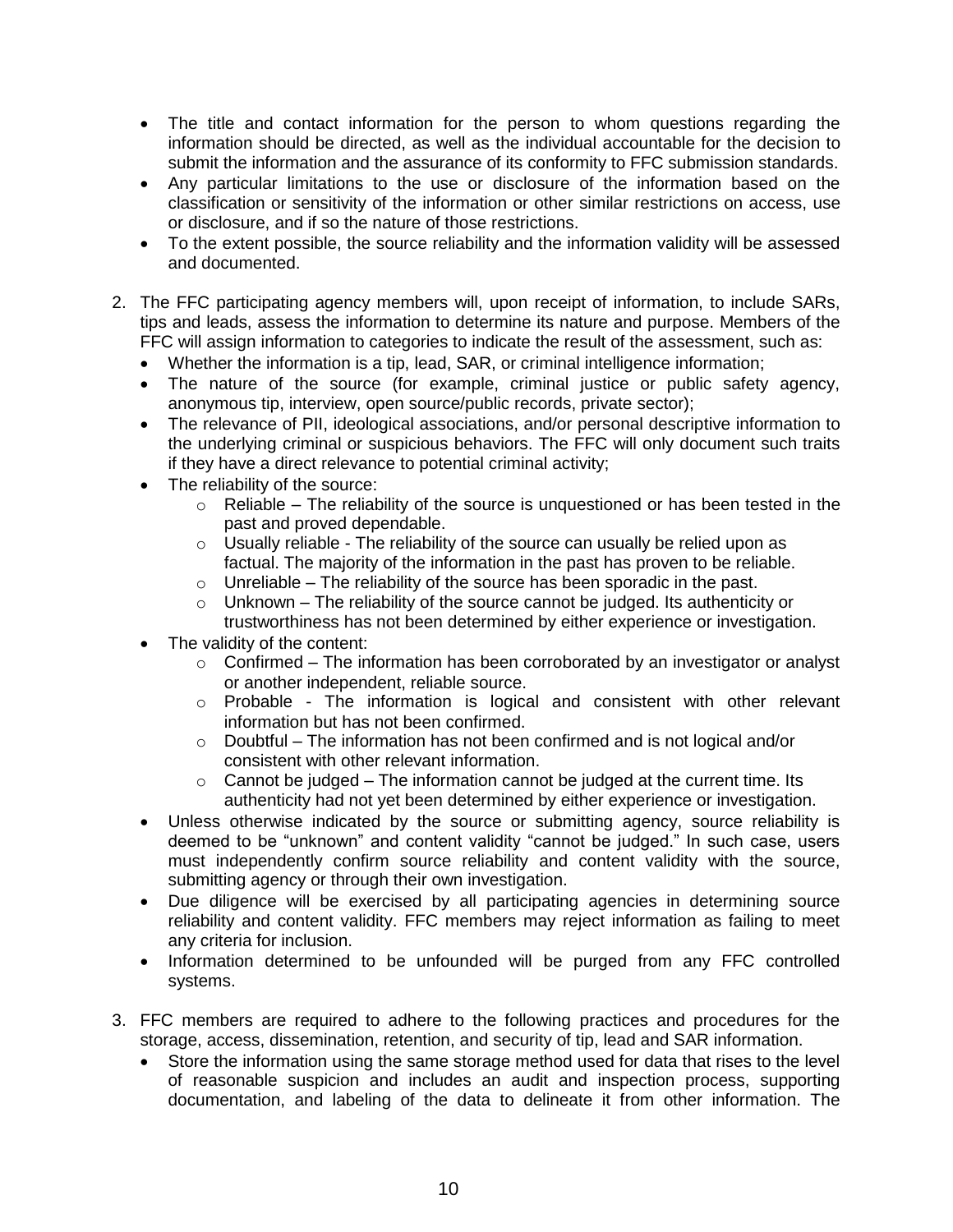storage of SARs, tips and leads will be through the designated Florida statewide intelligence system.

- Allow access to, or disseminate, the information using the same (or a more restrictive) access or dissemination method that is used for data that rises to the level of reasonable suspicion (for example, "need-to-know" and "right-to-know" access or dissemination).
- Regularly provide access to or disseminate the information in response to an interagency inquiry for law enforcement, homeland security, or public safety and analytical purposes or provide an assessment of criminal intelligence information when credible information indicates potential imminent danger to life or property.
- Retain information long enough to work a tip or lead to determine its credibility and value, assign a "disposition" label (for example, undetermined or unresolved, cleared or unfounded, meets reasonable suspicion/risen to criminal intelligence) so that an authorized user knows that status and purpose for the retention and will retain the information based upon the retention period associated with the disposition label.
- Adhere to and follow the FFC's physical, administrative, and technical security measures that are in place for the protection and security of tips and leads information. Tips, leads, and SARs will be secured in a system that is the same or similar to the system that secures data that rises to the level of reasonable suspicion.
- Routinely and regularly review information to determine if it should be purged.
- 4. The FFC will maintain a record of all formal requests for information (RFIs) to which it responds from other criminal justice or public safety agencies that are participating FFC members, other fusion centers, and criminal justice agencies

## <span id="page-10-0"></span>**K. Collation and Analysis**

- 1. Information acquired by the FFC or accessed from other sources, to include ISE-SAR information, will only be analyzed by qualified individuals who have successfully completed a background check, been selected, approved, and trained accordingly, and if applicable, obtained an appropriate security clearance. Individuals from participating FFC agencies must sign and adhere to this Privacy Policy and an Information Security Agreement.
- 2. Information acquired by the FFC or accessed from other sources is analyzed according to priorities and needs and will only be analyzed to:
	- Further crime/terrorism prevention, enforcement, force deployment, prosecution objectives or priorities established by the FFC, and
	- Provide tactical and/or strategic intelligence on the existence, identification, and capability of individuals and organizations suspected of having engaged in or engaging in criminal activities, including criminal solicitations, criminal conspiracies, and/or attempts to obstruct justice.

#### <span id="page-10-1"></span>**L. Information Quality Assurance**

1. To the extent possible, the FFC will implement the "Fair Information Practice Principles" as detailed by the Department of Justice's Global Initiative, recognizing that some of the practices (such as allowing individuals about whom information is retained to review the information for accuracy) may apply, at best, in a restricted fashion to an intelligencegathering enterprise. All contributors of information to the FFC should be familiar with the Global "Fair Information Practice Principles" and apply those practices to the best extent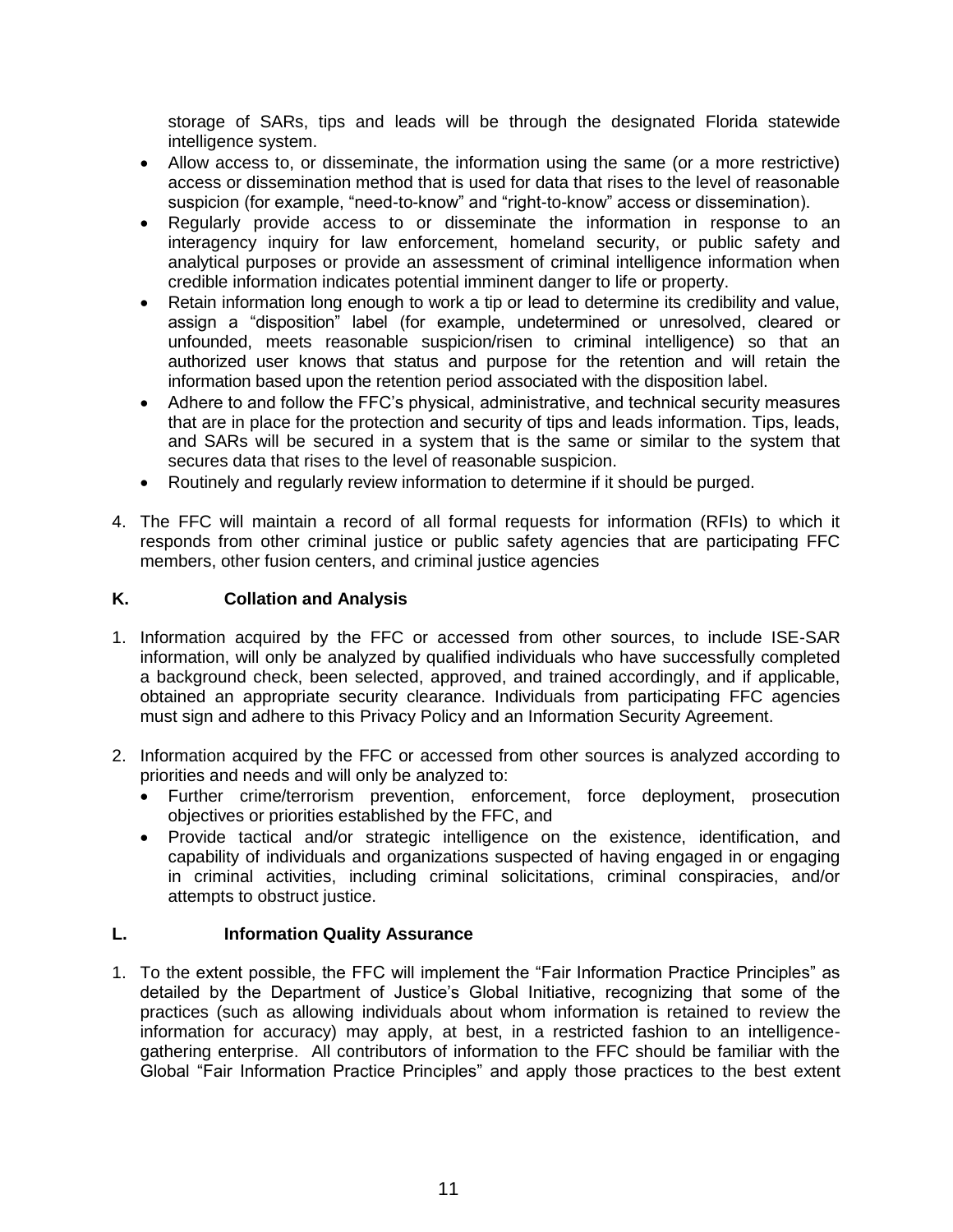practicable to the information gathered, retained, reported to, and disseminated from the FFC.

- 2. The FFC will make every reasonable effort to ensure that information sought, retained, or disseminated, to include ISE-SAR information, tips and leads, and intelligence products, is derived from dependable and trustworthy sources of information; accurate; current; complete, including the relevant context in which it was sought or received and other related information; and merged with other information about the same individual or organization only when the applicable standard has been met.
- 3. State, Local, Tribal, and Territorial (SLTT) agencies, including agencies participating in the FFC, are primarily responsible for the quality and accuracy of the data accessed by, or shared with the FFC, to include SAR data. At the time of sharing, intelligence information will be labeled according to the level of confidence in the information to the maximum extent feasible. The labeling of intelligence information will be periodically evaluated and updated when new information is acquired that has an impact on confidence in the information.
- 4. Information provided through the designated Florida statewide intelligence system by the FFC is not designed to provide users with information upon which official actions may be taken. The mere existence of records in the Florida statewide intelligence system or provided by the FFC should not be used to provide or establish probable cause for an arrest, be documented in an affidavit for a search warrant, or serve as documentation in court proceedings. The source agency should be contacted to obtain and verify the facts needed for any official action.
- 5. When the FFC receives or acquires new information relevant to an existing FDLE or FFC intelligence product, SAR, tip or lead, FFC members will evaluate whether said information has a bearing on the record's current labeling. This review will include an evaluation of the following data/record factors:
	- Accuracy
	- Currency
	- Reliability
	- Validity

If this review indicates that there is a reasonable belief that the rights of an individual may have been violated, the FFC will notify the original agency and may, as appropriate, notify the affected individual.

6. The FFC will notify participating agencies when a review of FFC products indicates that information provided by the FFC may be inaccurate, incomplete, incorrectly merged, or cannot be verified. Any needed corrections or deletions will be made in the appropriate system.

#### <span id="page-11-0"></span>**M. Merging Records**

1. Records about an individual or organization from two or more sources will not be merged unless there is sufficient identifying information to reasonably conclude that the information is about the same individual or organization. The set of identifiers sufficient to allow merging will consist of all available attributes that can contribute to higher accuracy of match.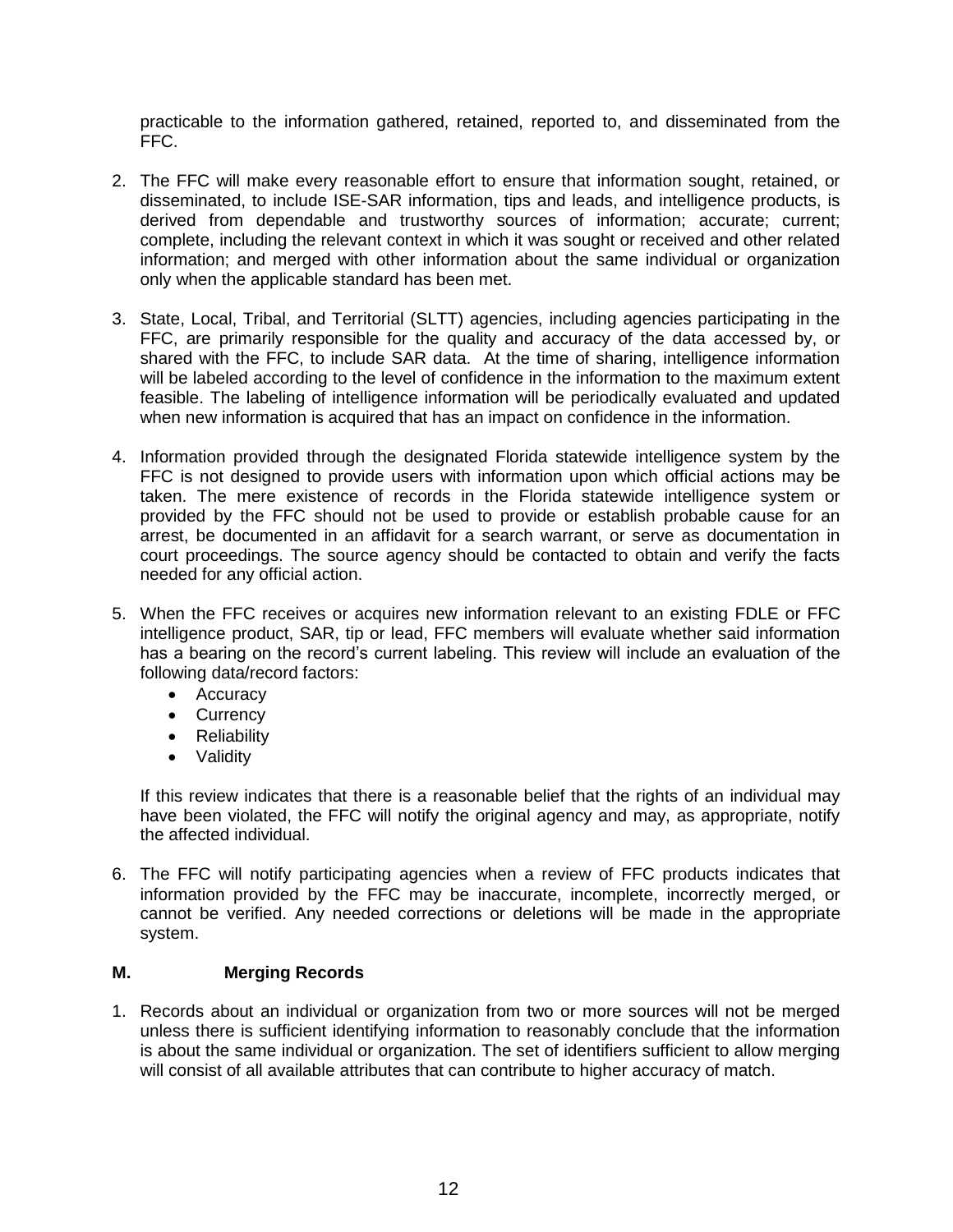- 2. Sufficient identifying information may include the name (full or partial) and in most cases, one or more of the following:
	- date of birth;
	- law enforcement or corrections system identification number;
	- individual identifiers, such as fingerprints, facial features/nodal points, photographs, physical description, height, weight, eye and hair color, race, ethnicity, tattoos, or scars;
	- social security number; or
	- driver's license number.

The identifiers or characteristics that, when combined, could clearly establish that the information from multiple records is about the same subject organization may include the name, federal or state tax ID number, office address, and telephone number. The reality that identities can be stolen by those who perpetrate crimes makes the verification of factors in support of merging of records particularly important. Innocent individuals' identities may be utilized by criminals and merging of an innocent individual's information into records related to the criminal without explanation or other appropriate safeguards against misinterpretation of the information should not occur.

3. If the matching requirements are not fully met but there is an identified partial match, the information may be associated if accompanied by a clear statement that it has not been adequately established that the information relates to the same individual or organization and a reminder that identity theft may be the reason there has been the partial match.

#### <span id="page-12-0"></span>**N. Sharing and Disclosure**

- 1. Credentialed security access will be utilized to control:
	- To what information a class of users can have access;
	- To what information a class of users can add, change, delete, or print; and
	- To whom the information can be disclosed and under what circumstances.
- 2. Personally identifiable information (PII) will be removed from disseminated products as appropriate, particularly when not necessary or relevant to the product's purpose.
- 3. Agencies contributing information to the FFC will indicate at the time of submission the intent to have said information disseminated by FFC to other appropriate fusion or criminal justice, or public safety partners. In the absence of a request for additional dissemination, the FFC will operate according to the Third Agency Rule unless otherwise instructed by law, rule or Memorandum of Understanding; therefore, FFC participating agencies may not unilaterally disseminate information received from FFC without approval from the originator of the information. There is a presumption that all records contributed to the designated Florida statewide intelligence system and the designated national suspicious activity reporting system are intended to be shared with other agencies participating in said systems.
- 4. Florida has broad public record laws that may require disclosure in contravention to an originating agency's wishes. However, the FFC considers it a best practice to reach out to the originating agency prior to releasing information as part of a public records request.
- 5. Records retained by the FFC may be accessed or disseminated to those responsible for law enforcement, public health and safety protection, prosecutions, or criminal justice purposes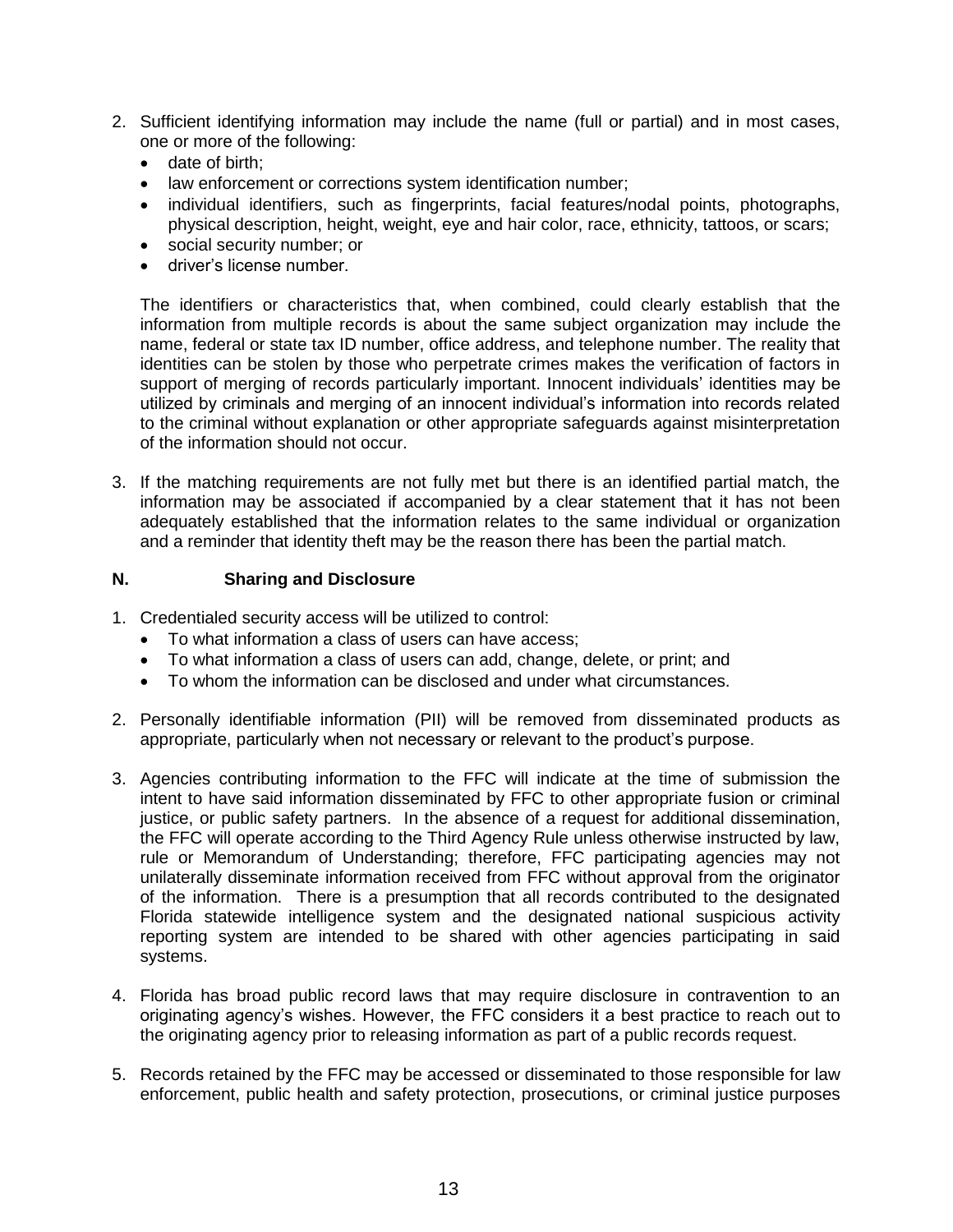derived from criminal investigations or prosecutions only for such purposes and then only in the performance of official duties in accordance with applicable laws, regulations, and procedures. Records will be kept of access or dissemination of information to such persons in the event an audit is required. Information gathered and records retained by the FFC may be accessed or disseminated for specific purposes upon request by persons authorized by law to have such access and only for those users or purposes specified by law.

- 6. FFC members or source agency personnel will label criminal intelligence information pursuant to applicable limitations on access and sensitivity of disclosure in order to:
	- Protect an individual's right to privacy and their respective civil rights and civil liberties;
	- Protect confidential sources and police undercover techniques and methods;
	- Not interfere with or compromise pending criminal investigations; and
	- Provide any legally required protection based on the individual's status as a child, sexual abuse victim, crime victim, resident of a substance abuse treatment program, resident of a mental health treatment program, resident of a domestic abuse shelter, or any other applicable protection.
- 7. Information and records retained by the FFC, to include intelligence or investigative information, ISE-SAR information, tips and leads, and those records within the designated Florida statewide intelligence system, that constitute active criminal investigative or active criminal intelligence information, or is otherwise within the scope of an applicable exemption or confidentiality provision of Florida law, will not be released to the public. Such information shared by the FFC may be disclosed to a member of the public only if the information is defined by law to be public record, or otherwise appropriate for release to further the FFC mission, and is not exempt or prohibited from disclosure by law.
- 8. The FFC shall not confirm the existence or nonexistence of information, to include designated Florida statewide intelligence system records or ISE-SAR information to any person or agency that would not be eligible to receive the information itself. ISE-SAR information will not be provided to the public if, pursuant to applicable law, it is:
	- Required to be kept confidential or exempt from disclosure.
	- Classified as active criminal investigative or intelligence information and exempt from disclosure.
	- Protected federal, state, or tribal records originated and controlled by the source agency that cannot be shared without permission.
- 9. Information that is no longer active criminal investigative or active criminal intelligence information will be promptly purged from FFC controlled systems in a manner consistent with Florida law.
- 10. Information gathered and records retained by the FFC will not be sold, published, exchanged, or disclosed for commercial purposes. It will not be disclosed or published without prior notice to the contributing agency. Information will not be disseminated to unauthorized persons.

#### <span id="page-13-0"></span>**O. Redress**

1. As an entity housed with the FDLE, the FFC processes records requests through networks and systems controlled by FDLE. The FFC does not maintain records for all fusion centers across the state, and can only process requests through FDLE components. If an individual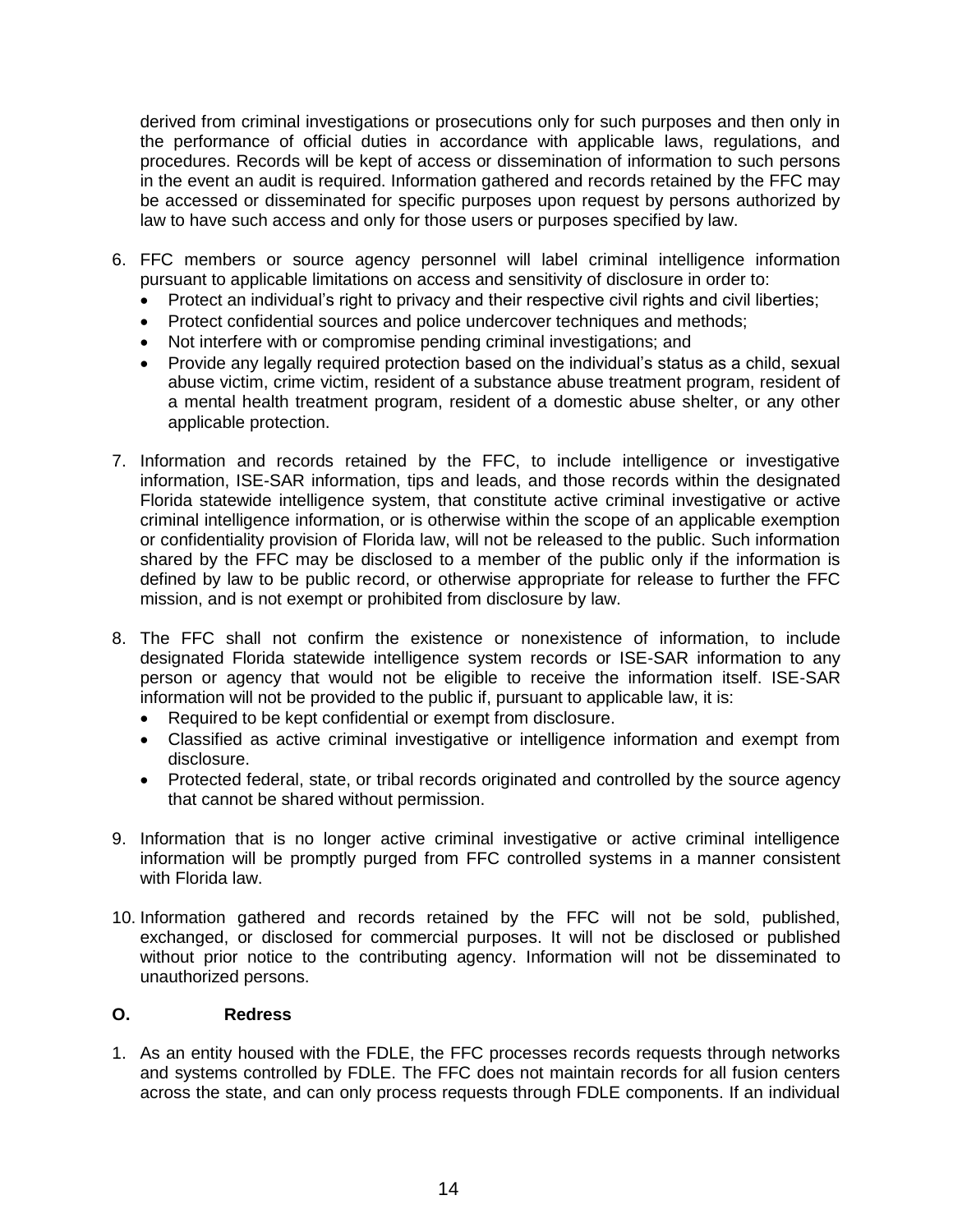wants to review information or intelligence documented by the FFC, a formal public records request must be made via the Florida Department of Law Enforcement. Records of public records requests made to FDLE are maintained by the Office of the General Counsel.

- 2. Information that is retained by the FFC may be considered active intelligence or criminal investigative information and, therefore, is exempt from public disclosure. When there is legal basis for denial, the existence, content, and source of the information will not be made available to an individual. To the extent allowed by law, information will not be verified or released if:
	- the disclosure would interfere with, compromise, or delay an ongoing investigation;
	- the disclosure would endanger the health or safety of an individual, organization, or community; or
	- the information is deemed active criminal intelligence information or active criminal investigative information.
- 3. If FDLE is not the original source of the information about which the public records request has been made, the original source agency will be contacted by FDLE for appropriate response to said request. If a public records request was made through the FDLE and the decision was made to release information, any complaints or objections to the accuracy or completeness of information retained about him or her should be made in writing and handled through the FFC Privacy Officer. The individual would be required to provide a written request to modify the documentation, remove the record and provide adequate reasoning for the request. The information would then be submitted to the FDLE for consideration.
- 4. The individual to whom information has been disclosed will be provided with a justification and the opportunity for an appeal if the request for correction is denied by the FFC. Upon denial, the individual will be informed of the methods for correcting or modifying the information, if available. All appeals with be handled by the FDLE Office of General Counsel, in consultation with the Office of Inspector General. A record will be kept of all requests and of what information is disclosed to an individual.
- 5. If an individual has complaints or objections to the accuracy or completeness of ISE-SAR information resulting in specific, demonstrable harm to said individual, and that such information about him or her is alleged to be held by the FFC, the FFC**,** must inform the individual how to submit complaints or request corrections. A record will be kept of all complaints and requests for corrections and the resulting action, if any. Should it be deemed appropriate, FDLE and the FFC will assist the originating agency upon request in correcting, purging or clarifying any identified data/record deficiencies identified in the public records request.
- 6. The FFC will acknowledge the complaint and state that it will be reviewed, but will not confirm the existence of any ISE-SAR or information provided to the ISE that contains information in privacy fields that identifies the individual. However, any personal information will be reviewed and corrected or deleted if the information is determined to be erroneous, includes incorrectly merged information, or is out of date.
	- A designated member of the FDLE Office of General Counsel serves as the FFC Privacy Officer. The FFC Director will assist the Privacy Officer in determining whether complaints involve information that has been submitted to the ISE or is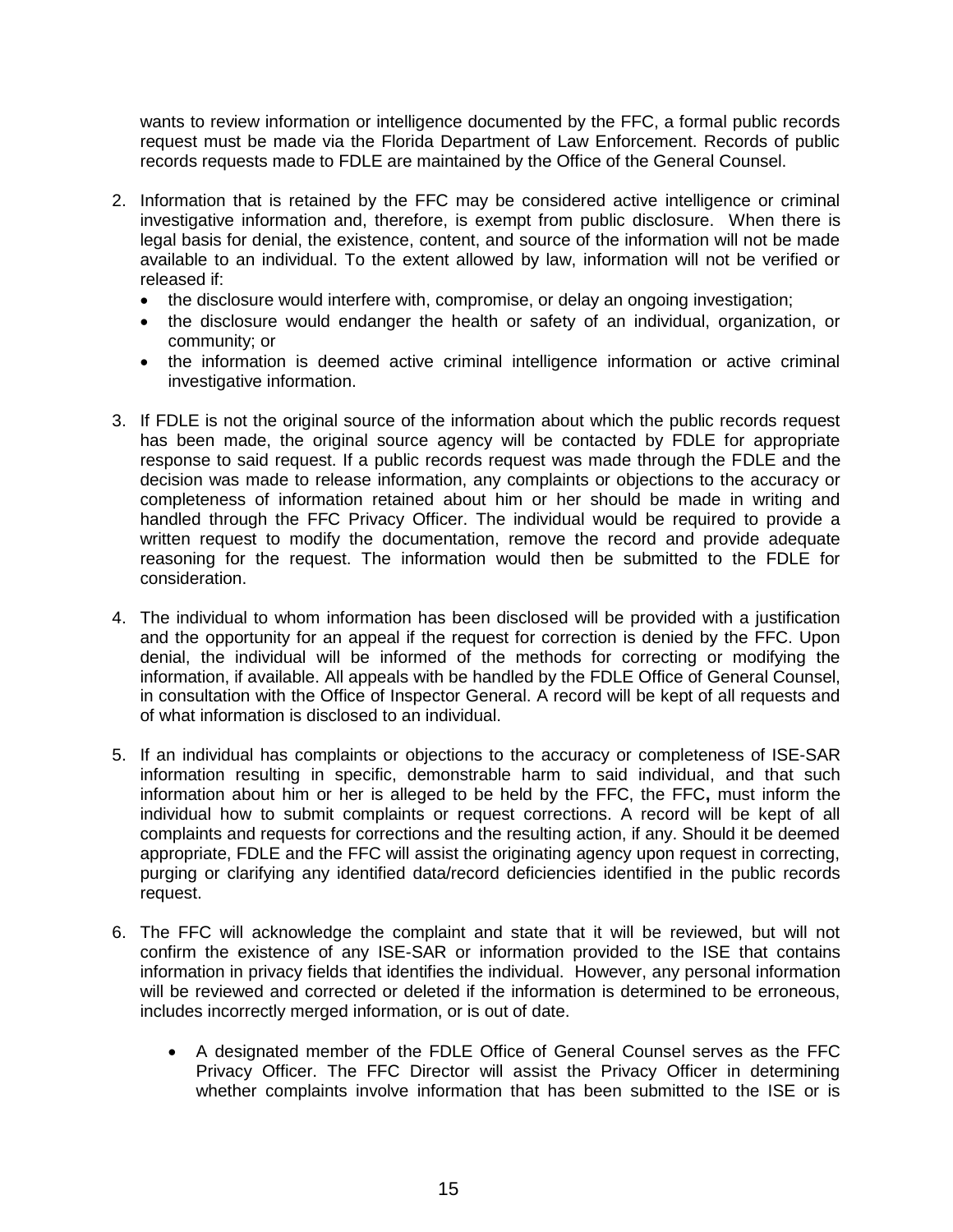otherwise in the possession of the FFC. A written record of complaints including information which has been provided to the ISE will be maintained by the FFC Director and shall be made available for additional action as appropriate. The FFC will provide written notice to receiving ISE entities of information it has received from the FFC that is in need of redress.

• The Privacy Officer will regularly consult with experts in the fields of privacy, civil rights, and civil liberties on evolving best practices, public considerations, and legal updates. Such experts may include other fusion center legal advisors and privacy officers, federal government P/CRCL advisers, and non-governmental experts. The Privacy Officer will also conduct Privacy Impact Assessments on any new initiatives, tools, and technologies that may reasonably collect PII.

## <span id="page-15-0"></span>**P. Security Safeguards**

- 1. The FFC Director has designated an FDLE member to serve as the security officer who shall receive appropriate training and shall support the security needs of the FFC.
- 2. The FFC will operate in a secure facility, protecting it from external intrusion. The FFC will utilize secure internal and external safeguards against network intrusions, to include intelligence system records. Access to FFC databases and reporting systems from outside the facility will only be allowed over secure networks.
- 3. The FFC will store information in a manner such that it cannot be added to, modified, accessed, destroyed, or purged except by personnel authorized to take such actions.
- 4. Access to FFC information will only be granted to FFC members whose position and job duties require such access and who have successfully completed a background check and appropriate security clearance, if applicable, and those who have been selected, approved, and trained accordingly.
- 5. Queries made to the FFC data applications will be logged into the data system identifying the user initiating the query. The FFC will utilize watch logs to maintain audit trails of requested and disseminated information.
- 6. The FDLE has stringent physical, procedural and technical security safeguards that govern the security of data systems administered by the FDLE and accessed by FFC and FDLE members. The following operational security issues are addressed by FDLE policies 2.5, 2.6, 2.7, 2.8 and 2.11:
	- Confidentiality of data and information
	- Control of computers and information resources
	- Physical security and access to data processing facilities
	- Logistical and data access controls/data and system integrity
	- Network security
	- Backup and recovery
	- Personnel security and security awareness
	- Systems acquisition, auditing and reporting
	- Information technology resource standards
	- Software management and accountability
	- Password management
	- Security of mobile devices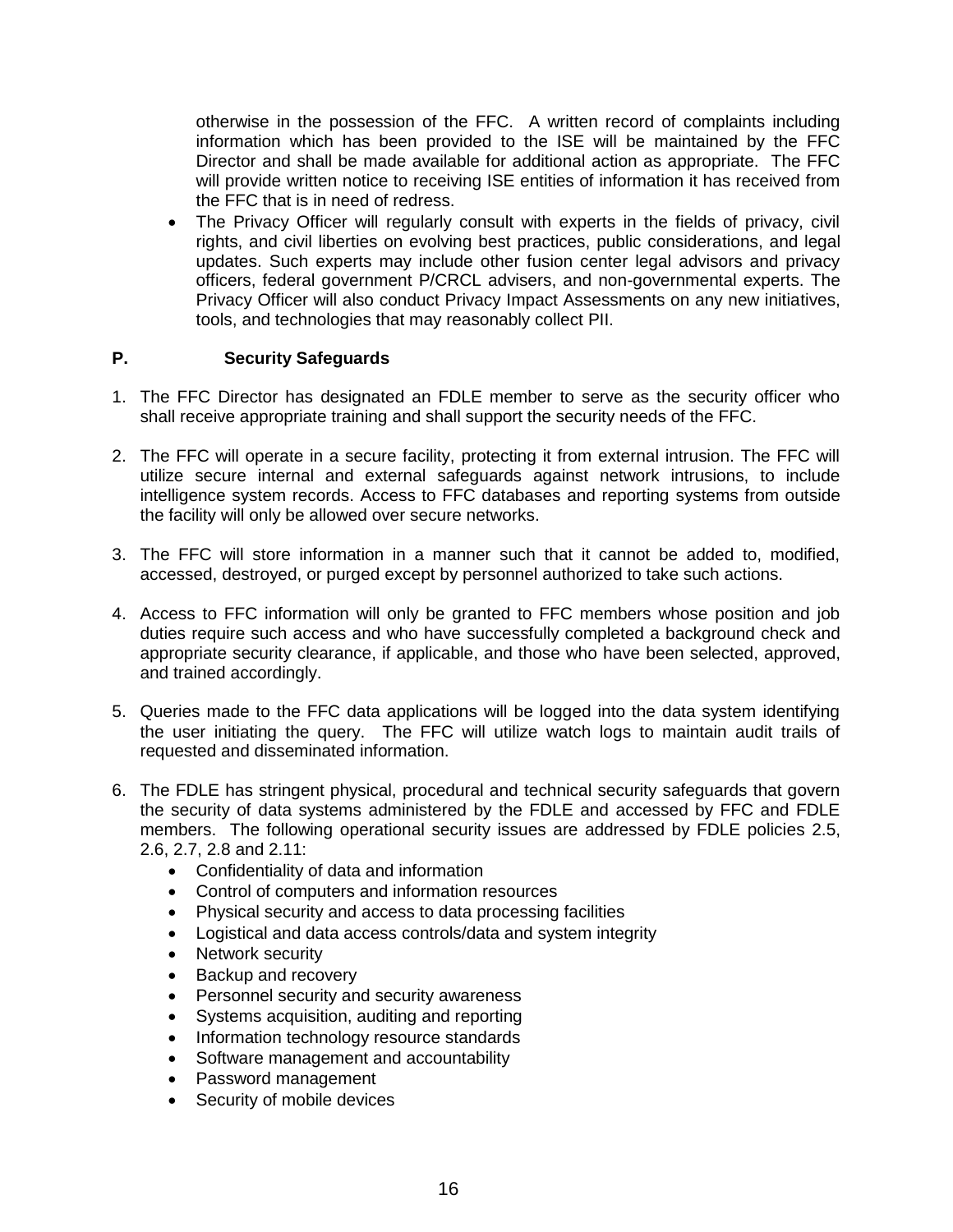As the FFC falls under the administration and authority of the FDLE, these policies are applicable to and govern FFC operations. The FFC will, in the event of a data security breach, comply with all applicable state and federal laws regarding notification to compromised individuals.

# <span id="page-16-0"></span>**Q. Information Retention and Destruction**

- 1. All criminal intelligence information will be reviewed for record retention (validation or purge) at least every five (5) years, as required by 28 CFR Part 23. When information has no further value or meets the criteria for removal according to FDLE Policy 1.15 and the FFC retention and destruction policy, and according to applicable law, it will be purged and/or returned to the contributing agency. Each contributor is responsible for its compliance with applicable public records laws, as well as the records retention and destruction rules and guidelines of the Department of State.
- 2. The FFC will retain ISE-SAR information in the designated reporting system for a sufficient period of time to permit the information to be validated or refuted, its credibility and value to be reassessed, and to the degree possible, a "disposition" label will be assigned so that subsequent authorized users know the status and purpose for the retention.
- 3. All SAR information, tips, and leads contained in the designated Florida statewide intelligence system and contributed to the designated national system by the FFC will be reviewed no later than 90 days after entry to make a determination of its status. SARs, tips, and leads that are determined not to be valid will be purged from the system. SARs, tips, and leads that are unsubstantiated will be purged as soon as permissible pursuant to applicable Florida Department of State retention schedules.
- 4. The retention or classification of existing information will also be re-evaluated whenever:
	- New information is added that has an impact on access limitations, the sensitivity of disclosure, or confidence in the information;
	- There is a change in the use of the information affecting access or disclosure limitations; or,
	- Information has been developed that suggests the existing information is no longer of intelligence or investigative value or otherwise no longer warrants retention.

# **R. Information System Transparency**

- 1. The FFC will be transparent with the public in regard to information and intelligence collection practices. The FFC's Privacy Policy will be provided to the public for review via the FDLE public website.
- 2. The FFC Privacy Officer will be responsible for receiving and coordinating a response to inquiries and complaints about privacy, civil rights, and civil liberties protections related to ISE-SAR information and the operations of the FFC.

# <span id="page-16-1"></span>**S. Accountability**

1. The FFC will adopt and follow procedures and practices by which it can ensure and evaluate the compliance of users with their systems, in accordance with this policy and applicable law. These procedures will be incorporated into the FFC Standard Operational Procedures.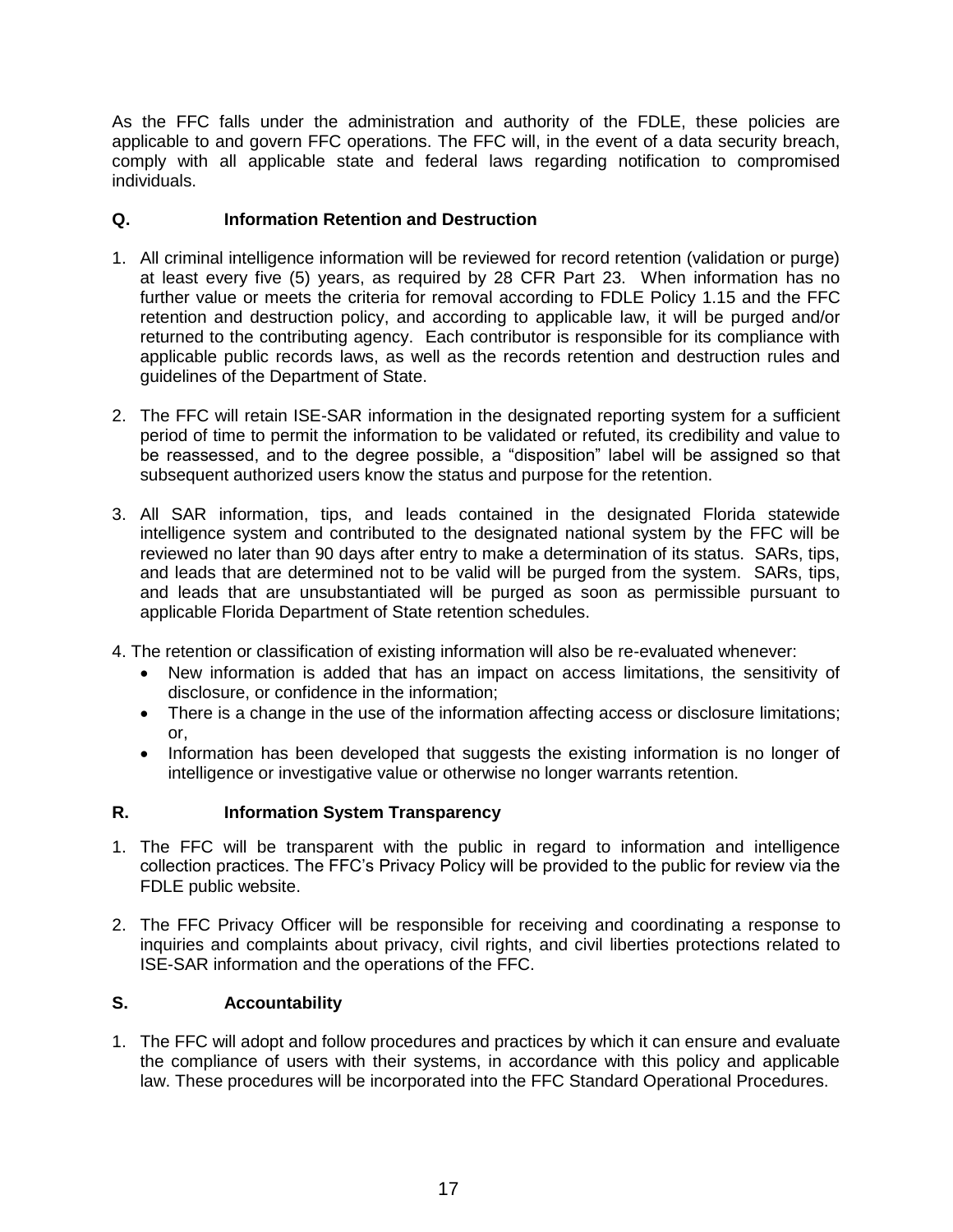2. The FFC will have access to records of inquiries to and information disseminated from the ISE platforms.

An audit log of queries will identify the user initiating the query. This will include periodic and random audits of logged access to the designated national suspicious activity reporting system in accordance with audit obligations within the ISE-SAR policy or as otherwise utilized by the FFC Privacy Officer.

- 3. The FFC Privacy Officer will conduct annual audits of the criminal intelligence systems maintained and controlled by the FFC and report results and recommendations to the FFC Director. Records of audits will be maintained by the Privacy Officer or their designee. Any audits conducted will be in such a manner as to protect the confidentiality, sensitivity, and privacy of records and/or reports of audits, as well as any related documentation.
- 4. The members of the FFC may report violations or suspected violations of the Privacy Policy to the FFC Privacy Officer or any supervisor.
- 5. If an authorized user is found to have violated the provisions of this policy regarding the collection, use, retention, destruction, sharing, classification, or disclosure of information, the FFC may**,** in consultation with the FDLE Office of General Counsel, the FDLE Inspector General, or the Office of Executive Investigations, as appropriate:
	- Suspend or discontinue access to information by the user;
	- Suspend, demote, transfer, or terminate the person, as permitted by applicable personnel policies;
	- Apply administrative actions or sanctions as provided by rules and regulations or as provided in agency personnel policies;
	- If the user is from an agency external to the FDLE, request that the relevant agency, organization, contractor, or service provider employing the user initiate proceedings to discipline the user or enforce the policy's provisions; or
	- Refer the matter to appropriate authorities for criminal prosecution, as necessary, to effectuate the purposes of the policy.
- 6. The FFC Director, in consultation with the FFC Privacy Officer, will annually review and provide guidance, as appropriate, on the provisions protecting privacy, civil rights, and civil liberties contained within this policy and provide guidance on appropriate changes in response to changes in applicable law, changes in technology, changes in the purpose and use of the information systems, and changes in public expectations.

#### <span id="page-17-0"></span>**T. Enforcement**

The FFC reserves the right of access to FFC information and to suspend or withhold service to any personnel violating the Privacy Policy. The FFC reserves the right to deny access to systems, FFC products or ISE-SAR information to any participating agency or individual user who fails to comply with the applicable restrictions and limitations of the FFC Privacy Policy.

## <span id="page-17-1"></span>**U. Training**

1. All participants and source agencies submitting, receiving or disseminating criminal intelligence or criminal investigative information or suspicious activity reports to the designated Florida statewide intelligence system will participate in training programs